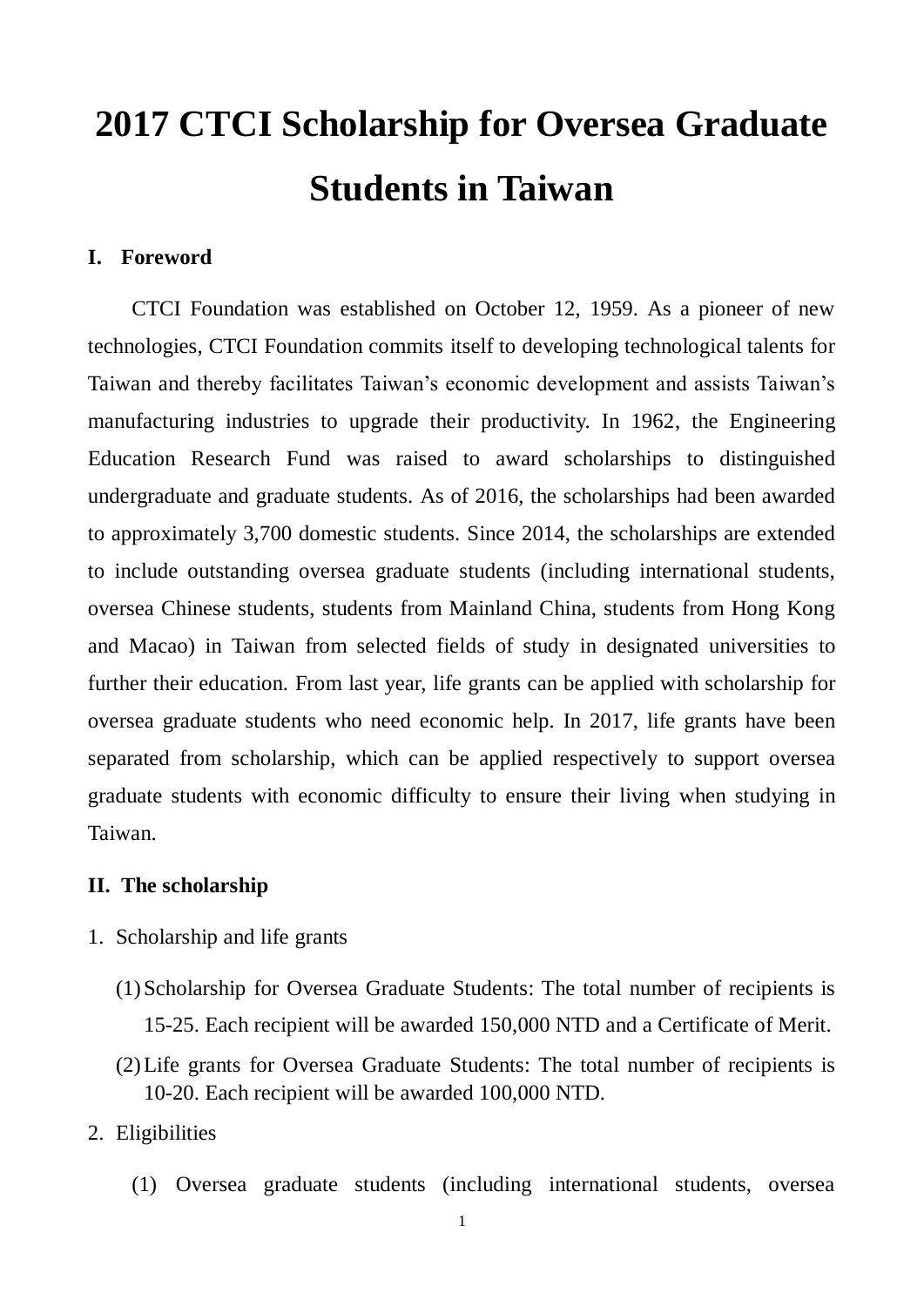Chinese students, students from Mainland China, students from Hong Kong and Macao) currently enrolled in master's or doctorate courses of science and engineering related fields in the designated departments/institutes and universities.

- (2) Each semester's academic grade must be at least 75 points, or corresponding level grade and GPA (please also provide the grade convert sheet along with the academic transcript).
- 3. Designated universities and departments
	- (1)Scholarship for Oversea Graduate Students
		- a. Hundred departments (see appendix 1) in National Taiwan University, National Tsing-Hua University, National Cheng-Kung University, National Chiao-Tung University, National Taiwan Normal University, National Central University, National Taiwan University of Science and Technology and National Taipei University of Science and Technology.
		- b. Each department/institute can recommend only one candidate for the scholarship.
	- (2) Life grants for Oversea Graduate Students
		- a. Hundred departments (see appendix 1) in National Taiwan University, National Tsing-Hua University, National Cheng-Kung University, National Chiao-Tung University, National Taiwan Normal University, National Central University, National Taiwan University of Science and Technology and National Taipei University of Science and Technology.
		- b. Each department/institute can recommend only one candidate for the life grants.
- 4. Life grant can be applied with the scholarship or applied respectively.

#### **III.Application process**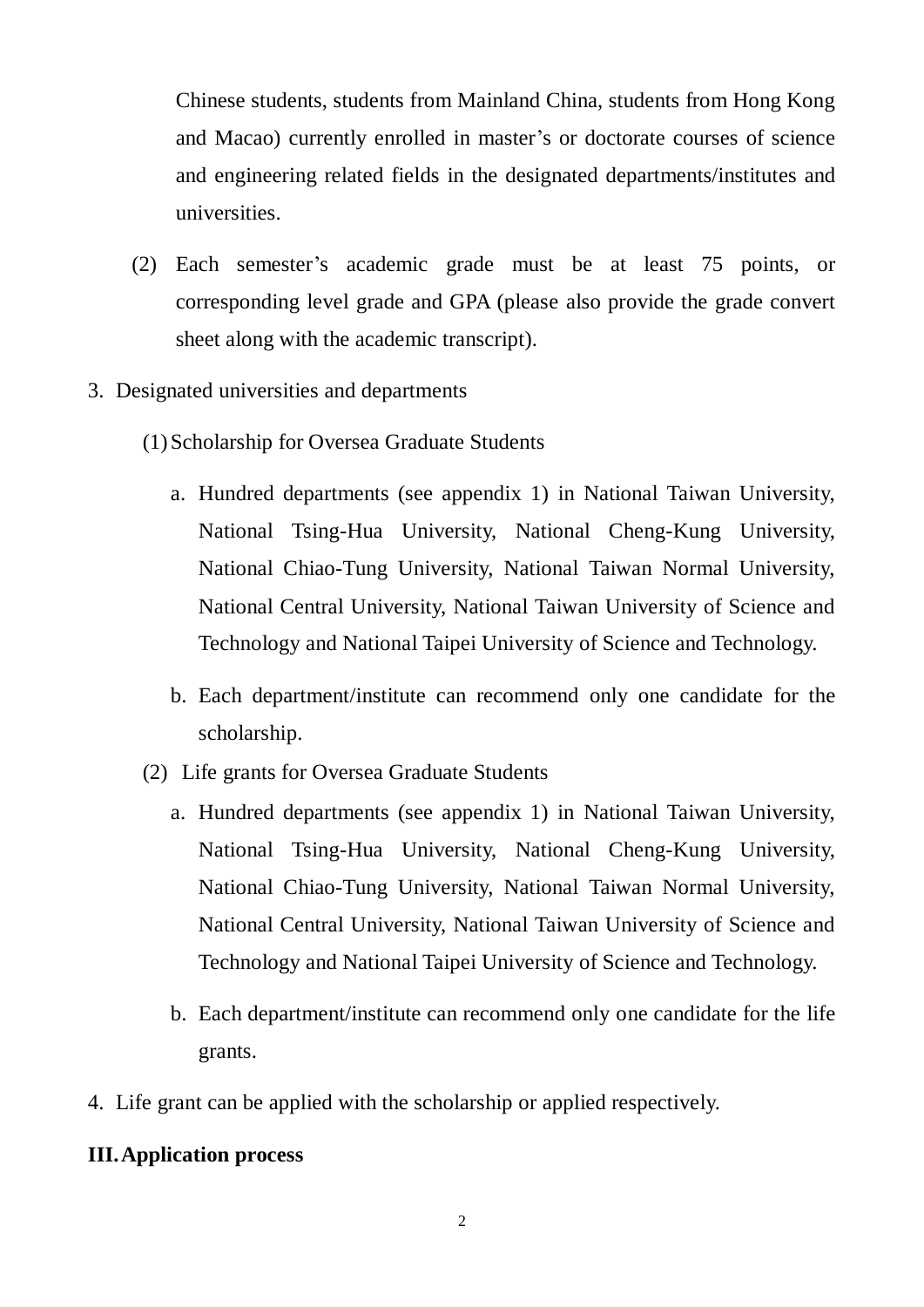- 1. CTCI Foundation will send a letter to each designated university in the late May of 2017.
- 2. Application: online registration and written application information sent, both of which must complete so that be accepted.
	- (1) Online registration: To fill out general information and upload (URL: http://www.ctci.org.tw/ct.asp?xItem=2434&CtNode=526)
	- (2) Written application: all applications are recommended through the department and unified by the school, then sent to CTCI Foundation.
- 3. The required documents for application

■ Scholarship for Oversea Graduate Students

- A. General information
	- a. Application form and recommendation form from department/institute
	- b. Autobiography
	- c. A copy of student ID card and ROC (Taiwan) Resident Certificate (both front and back) and passport (photo page)
	- d. Original transcript of academic records for each semester (Chinese or English)
	- e. At least one recommendation letter from advisors or other professors
- B. Research abstracts and preliminary results
- C. Description of accomplishments
	- a. Participation in research projects, programs, etc.
	- b. Journal publications
	- c. Certificates, licenses, awards, patents, etc.
- D. Other support documents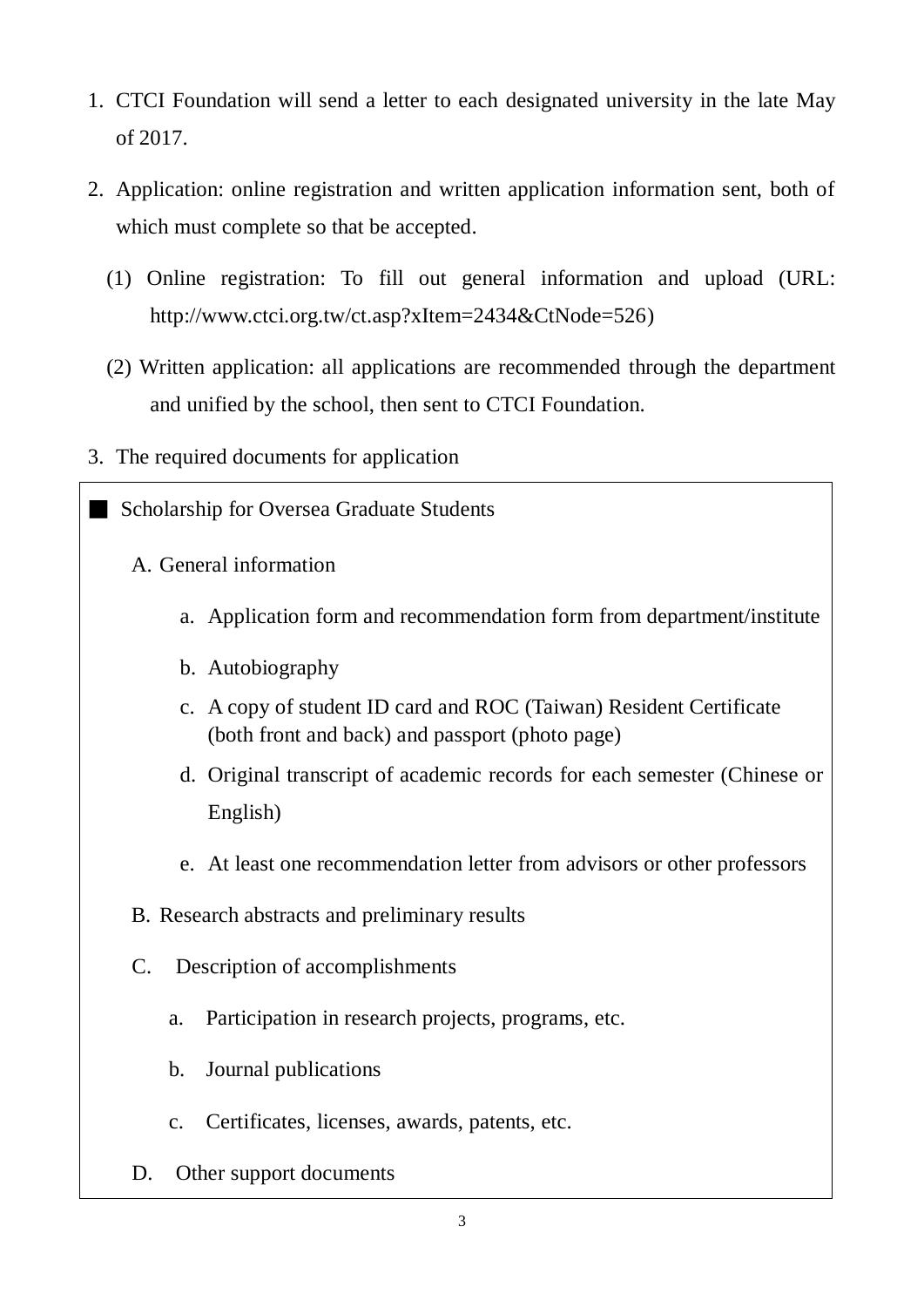**Exercise Life grants for Oversea Graduate Students** 

- A. General information
	- a. Application form and recommendation form from department/institute
	- b. Autobiography
	- c. A copy of student ID card and ROC (Taiwan) Resident Certificate (both front and back) and passport (photo page)
	- d. Original transcript of academic records for each semester (Chinese or English)
	- e. Recommendation letter from advisors or other professors

Note: Advisor should describe detailed for the necessary of economic support to complete applicant's research.

- B. Research abstracts and preliminary results
- C. Description of accomplishments
	- a. Participation in research projects, programs, etc.
	- b. Journal publications
	- c. Certificates, licenses, awards, patents, etc.

Note: Application form can be downloaded from the website of CTCI Foundation [\(http://www.ctci.org.tw/ct.asp?xItem=2434&CtNode=526\)](http://www.ctci.org.tw/ct.asp?xItem=2434&CtNode=526)

- 4. Application deadline, mail address and upload of application documents
	- (1) 2017 July  $1^{st} \sim 2017$  September  $20^{th}$  (Postmarked overdue will not be accepted)
	- (2) Mail Address: 8th Floor, 97 Tunhwa S. Road Sec.2, Taipei 10682, Attn. Mr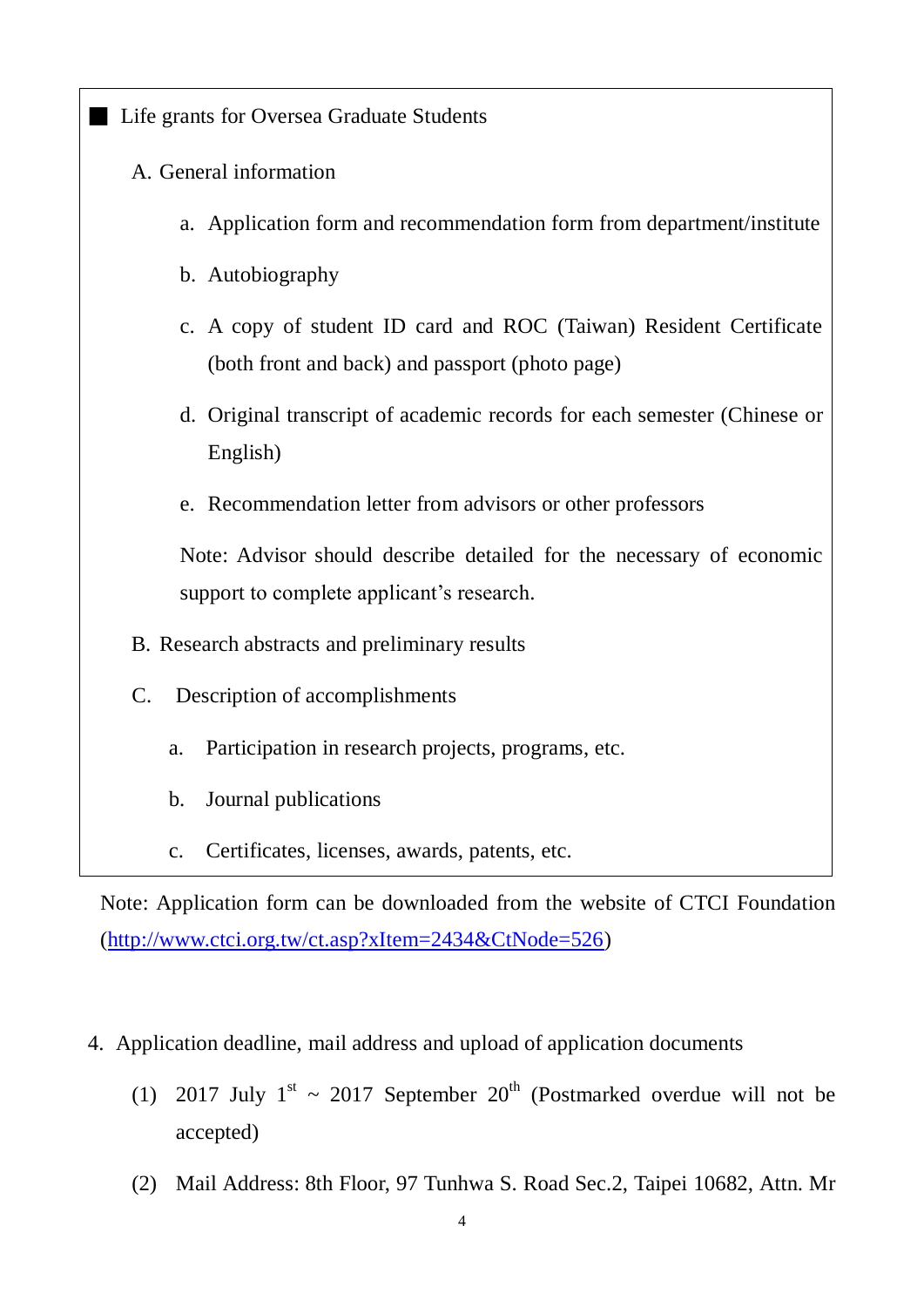Andy Chen. Phone: (02) 2704-9805 ext. 64; Email: andyc@email.ctci.org. tw (台北市 106 大安區敦化南路 2 段 97 號 8 樓陳璽安先生收)

(3) Upload of application documents: http://www.ctci.org.tw/ct.asp?xItem=2434&CtNode=526

#### 5. Other

- (1) Based on the broad distribution of resources, scholarship must not repeat to give past winners.
- (2) The application materials will not be returned to the applicant in any circumstances.

#### **IV. Review process**

1. Review panel

The review panel will consist of CTCI Foundation's directors of departments whose background are science and engineering related fields, and invited professors and experts from universities and industries.

- 2. Assessment methods
	- (1) Scholarship for Oversea Graduate Students: Qualifying review and documentary review.
	- (2) Life grants for Oversea Graduate Students: Qualifying review and documentary review.
- 3. Assessment principles
	- (1) Scholarship for Oversea Graduate Students: Research performance and potential for future development and contribution.
	- (2) Life grants for Oversea Graduate Students: Economic demand for finishing education.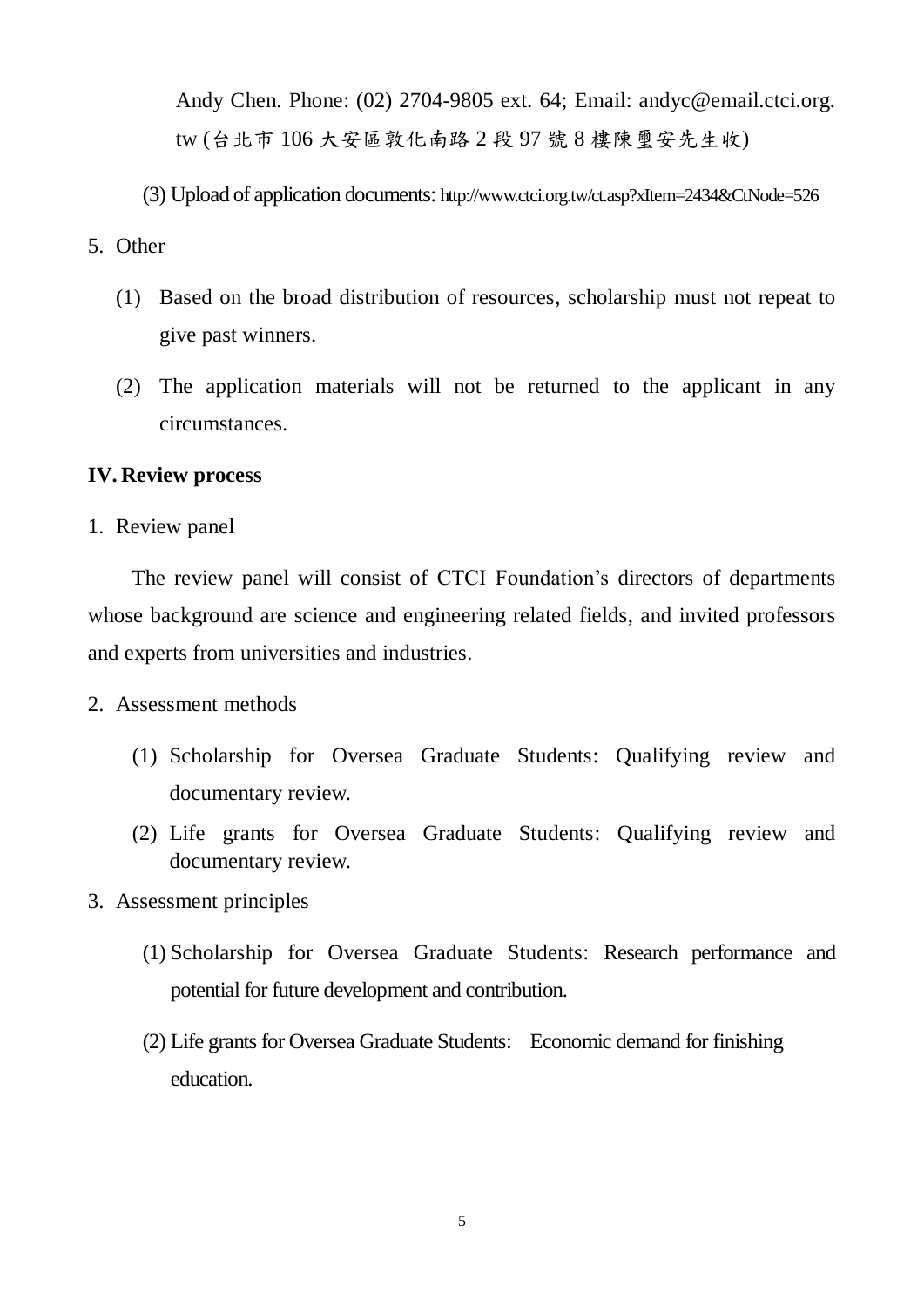## 4. Assessment criteria

Scholarship for Oversea Graduate Students (1) Academic performance (10%) (2) Research thesis/dissertation (60%) A. Feasibility of research proposal (research structure, methodology, and references). B. Prospective contributions to the development and application of technology. C. Preliminary study results (including conference papers and journal papers). D. Potential academic and technological contribution (3) Other outstanding performance A. Participation in research projects, programs, etc. B. Domestic and international competition results C. Other supporting documents that highlight research results **Exercise Life grants for Oversea Graduate Students** (1) Academic performance, research thesis/dissertation and other outstanding performance (30%) (2) The necessary of economic support to complete applicant's research (70%)

5. The assessment criteria are subject to change if necessary.

# **V. Award**

1. The award ceremony is scheduled in December 2017.